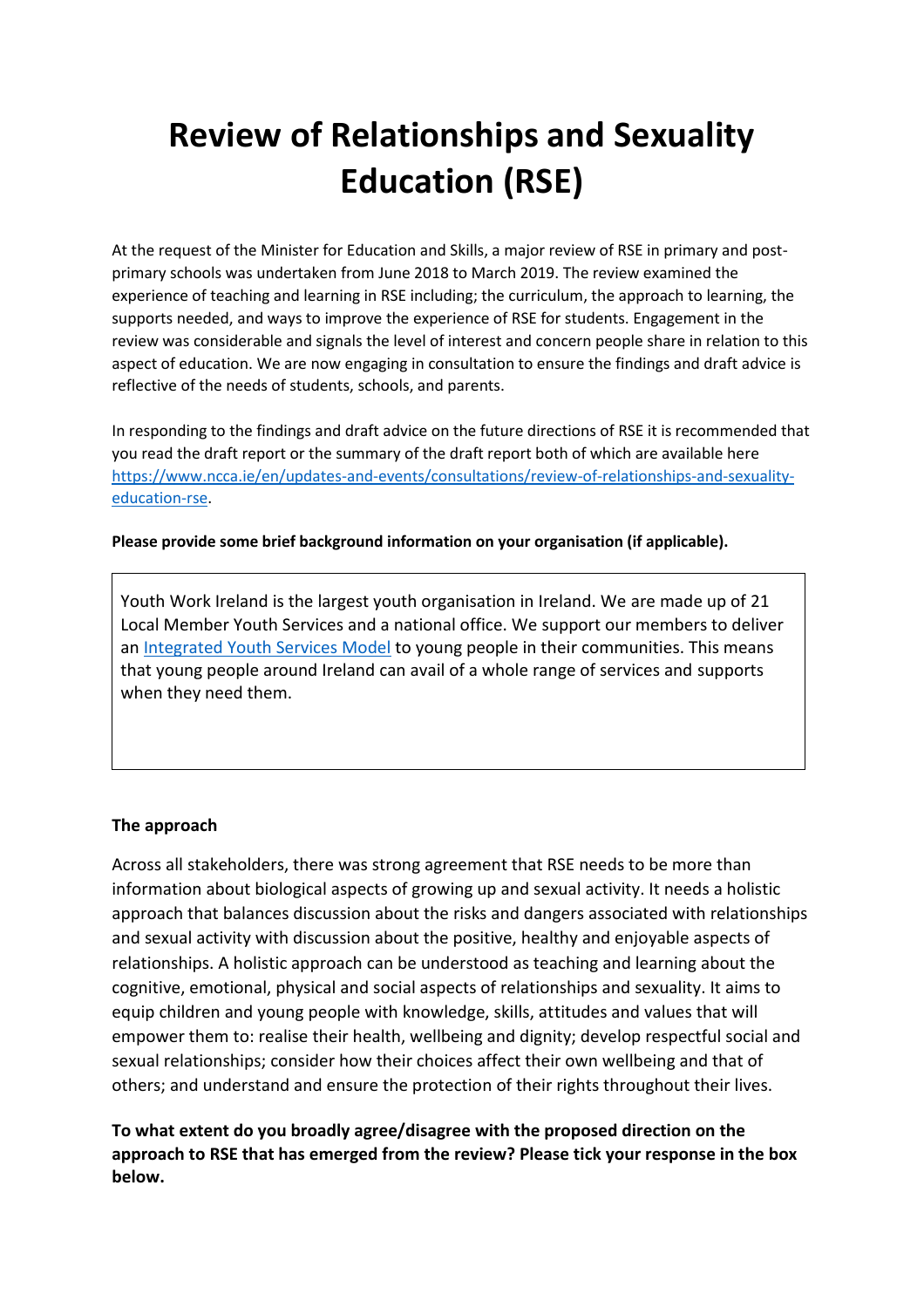| <b>Strongly Agree</b> | Agree | <b>Disagree</b> | <b>Strongly Disagree</b> |
|-----------------------|-------|-----------------|--------------------------|
|                       |       |                 |                          |

#### **What are the aspects of the proposed approach that you agree/disagree with?**

The Approach set out in the Review Document very much rhymes with our experience of working with young people and the views expressed by young people to us and in survey work we have carried out.

In our own work and research including a survey of over 1000 young people in 2018 inclusive sex education has emerged as a key issue for young people, who tell us that current RSE is inadequate, not fit for purpose and does not reflect or address the needs of young people growing up in Ireland today. Ireland has changed in the last decades, we are a more inclusive, equal and progressive society and sex education in Irish schools must reflect this.

The survey showed that young people are not turning to their parents or teachers for information about positive and healthy sexual relationships. Instead they are turning to social media, the internet and worryingly, pornography.

#### **What else is important when considering the approach for teaching SPHE/RSE in schools?**

Schools clearly have a critical roll to play but other actors inside and outside are important too. Youth services have played a role both in and out of school as have others. Some changes to the DCYA funding schemes may play a role here so this needs to be taken in to account. Clearly quality control for all providers would be important. Also, the respective roles of teachers, schools and non-school actors need to be clear. There may be different relationships with children and indeed different legal and safeguarding responsibilities.

#### **The curriculum**

The Review highlighted the need to create a single integrated curriculum that sets out the learning for SPHE/RSE as one subject and incrementally provides continuity of experience from early childhood to post-primary. In the immediate term the NCCA will develop interim guidelines to support the current curriculum on how it can be approached in a more holistic way and provide clarity on how topics can be taught in an inclusive manner to incorporate current themes identified by the review.

## **To what extent do you broadly agree/disagree with the need for a single integrated curriculum for SPHE/RSE? Please tick your response in the box below.**

| <b>Strongly Agree</b> | Agree | <b>Disagree</b> | <b>Strongly Disagree</b> |
|-----------------------|-------|-----------------|--------------------------|
|                       |       |                 |                          |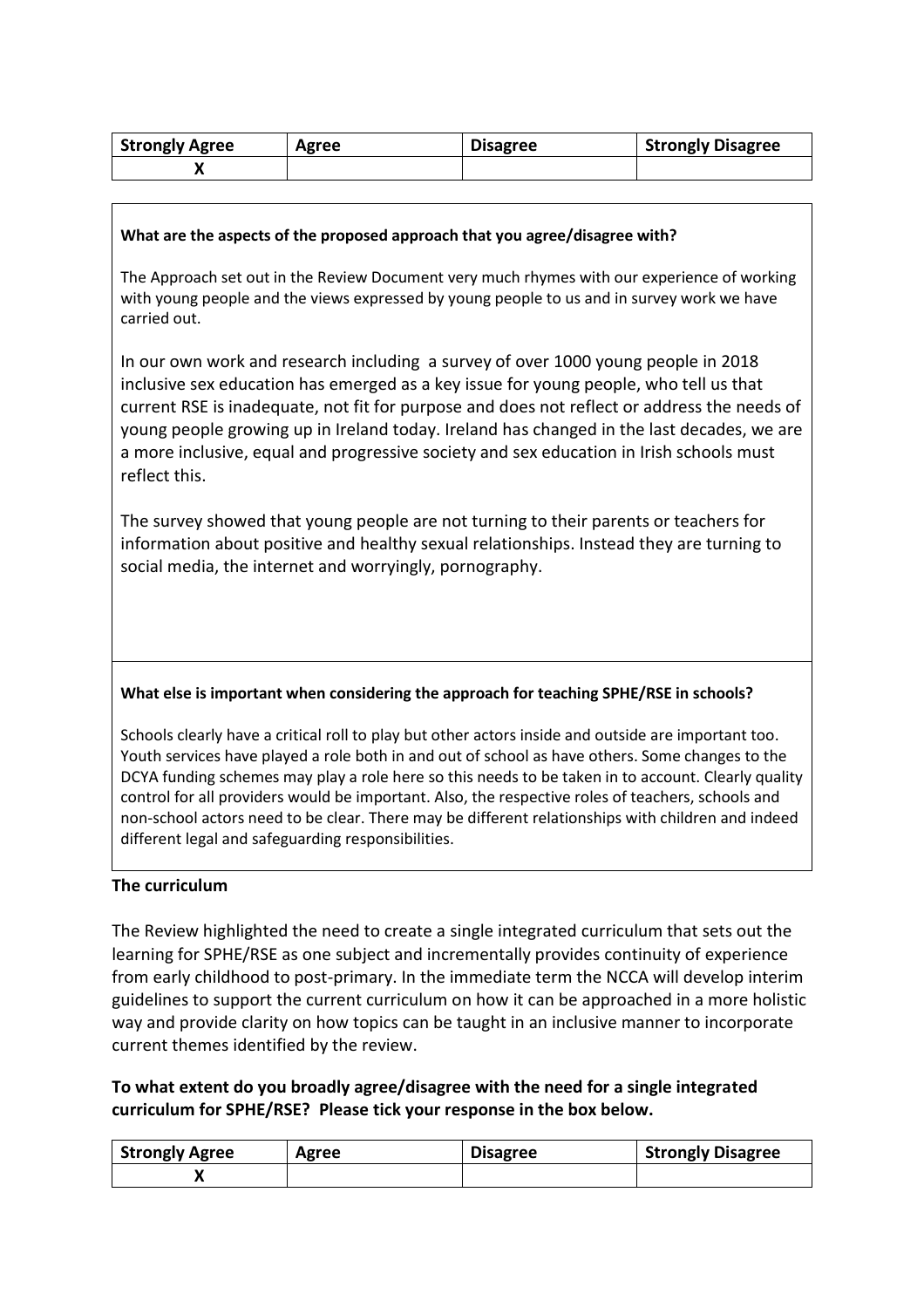## **Please provide a reason for your level of agreement/disagreement.**

Once more this is consistent with out experience and research. The "teaching" of this topic if such a word is accurate will need a lot of flexibility but also ensure common issues, themes and subject matter is covered. Most of all it needs an innovative and participative approach. A didactic approach will not suffice (indeed this is an issue across all subjects). Young people at different ages may have different experiences and questions and despite the need for "normalisation" the topic may still lead to tension, insecurity and vulnerability between pupils, teachers, and others. Disclosures may be made, and these may not always be clear. Pupils' primary experiences of relationship issues at an older level may well be between each other or indeed fellow pupils in the actual class. Furthermore, pupils are generally older in school due to later starting and transition year. Many future pupils will finish school at 19 and are thus adults in their final year.

# **What else do you consider important in relation to future curriculum development in SPHE/RSE?**

The consultation and involvement of students as envisaged in the document is crucial. Schools are not always the most participative environment, and we need to understand there is a considerable imbalance in power in the school. It would then be important that involvement is meaningful, done in the right context and produces tangible results. Once more we believe the youth work sector could assist in some of these methodologies.

## **Creating the conditions for effective RSE**

The Review makes it clear that teachers need in-depth and sustained training and support in the area of SPHE/RSE. Consequently, access to professional development needs to be enhanced at pre-service and in-service levels. The Review also identified the need to take stock of current teaching and learning resources available in this area.

## **To what extent do you broadly agree/disagree with the Review's findings on the necessary conditions for effective SPHE/RSE? Please tick your response in the box below**

| <b>Strongly Agree</b> | Agree | <b>Disagree</b> | <b>Strongly Disagree</b> |
|-----------------------|-------|-----------------|--------------------------|
|                       |       |                 |                          |

## **Please provide a reason for your level of agreement/disagreement.**

This is self-evident for any form of curriculum change but particularly for this process. However again we need to step back from the traditional school environment, culture and methods. Our education system is highly regulated and indeed regimented. The points race and other factors do not lend themselves to the most emotionally sensitive topics. Curriculum change and training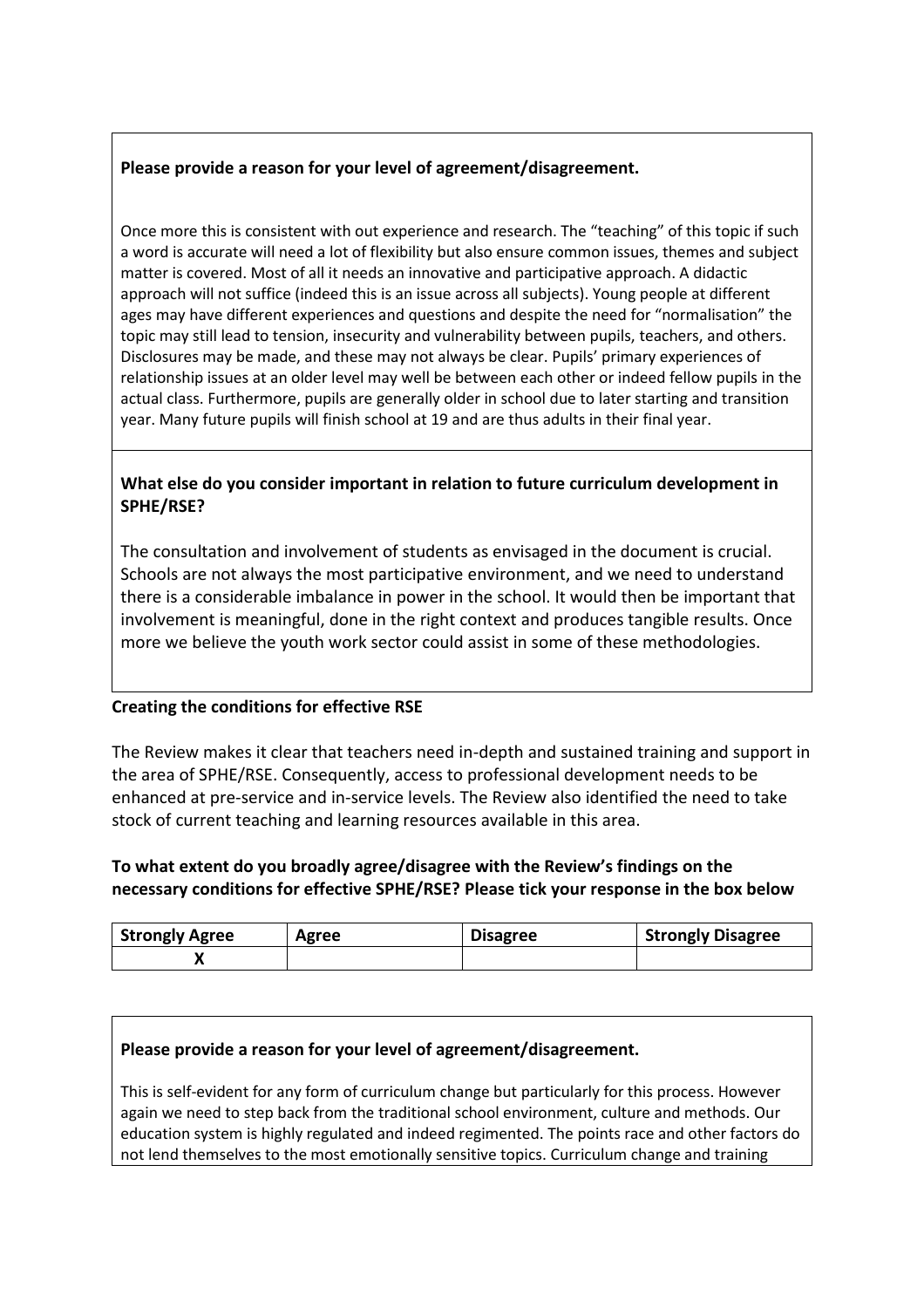while important are not the whole picture, we need a major culture change in schools which will change many things along with improving this area.

## **What else do you consider important in order to create the conditions for effective SPHE/RSE?**

As above a change in school culture, leadership, and the power dynamics. The curriculum reform at senior level will also be important.

There is also an issue of timing and urgency. Curriculum reform seems to work at a different time pace to other things and takes a long time. The reform of the Junior Cert is a case in point, often further issues of bedding down and industrial relations add to this. Young people do not have this amount of time. Our research shows online pornography is supplanting the role of educators in this space which is something that needs to change.

A young person starting secondary school would practically be finished there by the time a particular piece of curriculum reform is delivered from the outset to being in the school. This process must improve and respond speedily to the needs of young people.

#### **Other considerations**

The Review concluded that comprehensive oversight and support for SPHE/RSE is required to meet the needs identified in the review process. The Review also found schools cannot do it alone and parents must be encouraged and supported in assuming their responsibility for their child's learning. In addition, it suggests that post-primary schools require further support and guidance in planning for junior cycle wellbeing in order to enhance students' learning in SPHE/RSE.

## **To what extent do you broadly agree/disagree that these are important considerations for SPHE/RSE? Please tick your response in the box below.**

| <b>Strongly Agree</b> | Agree | <b>Disagree</b> | <b>Strongly Disagree</b> |
|-----------------------|-------|-----------------|--------------------------|
|                       |       |                 |                          |

#### **Please provide a reason for your level of agreement/disagreement**.

Once more the support and guidance are critical, but it may well need to go further than the school itself. While youth participation on boards is provided for it is not properly supported and resourced and neither is the role of parents.

**Are there any other considerations that should be highlighted in the advice for SPHE/RSE?**